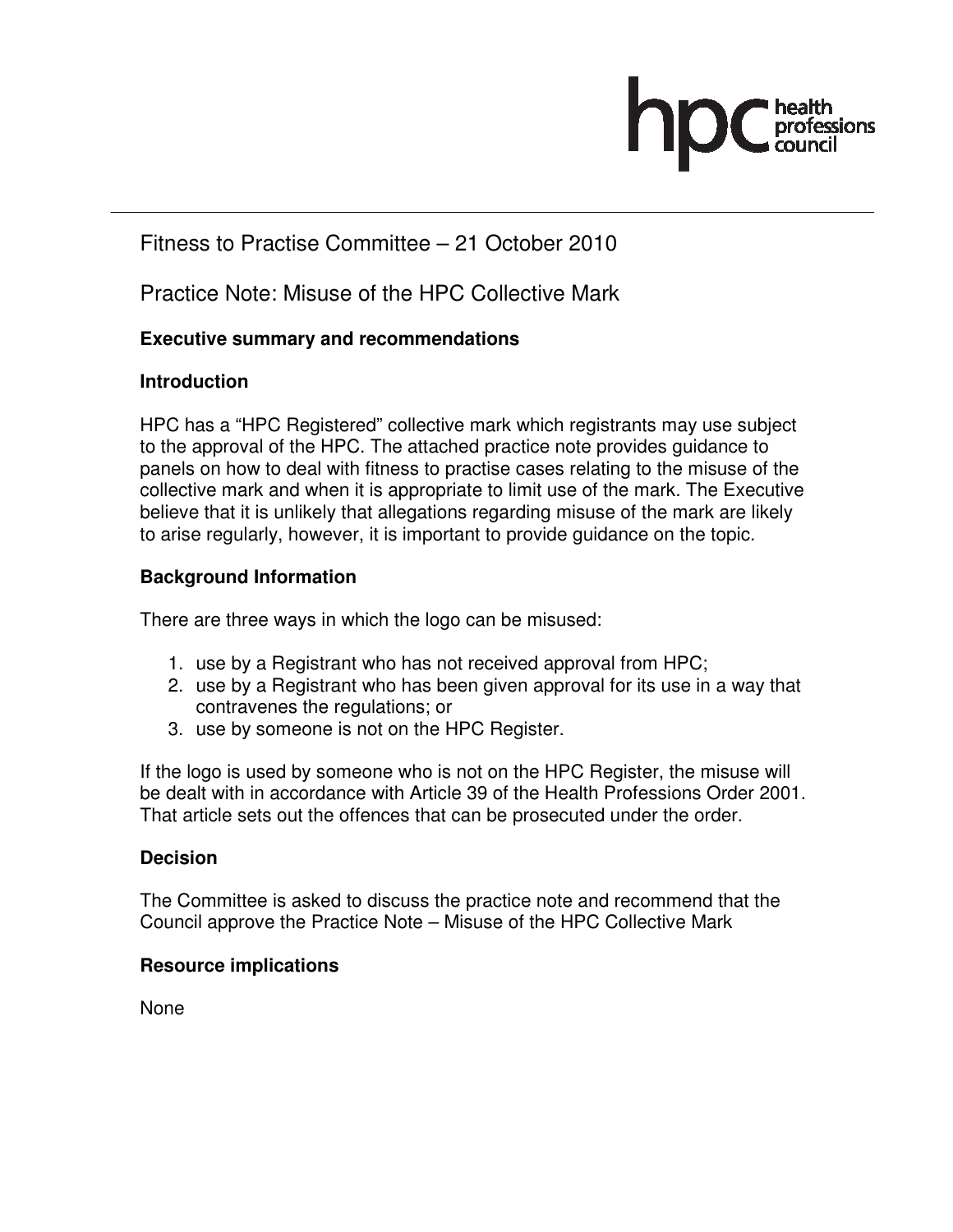# **Financial implications**

None

# **Appendices**

Practice Note – Misuse of the HPC Collective Mark

# **Date of paper**

24 September 2010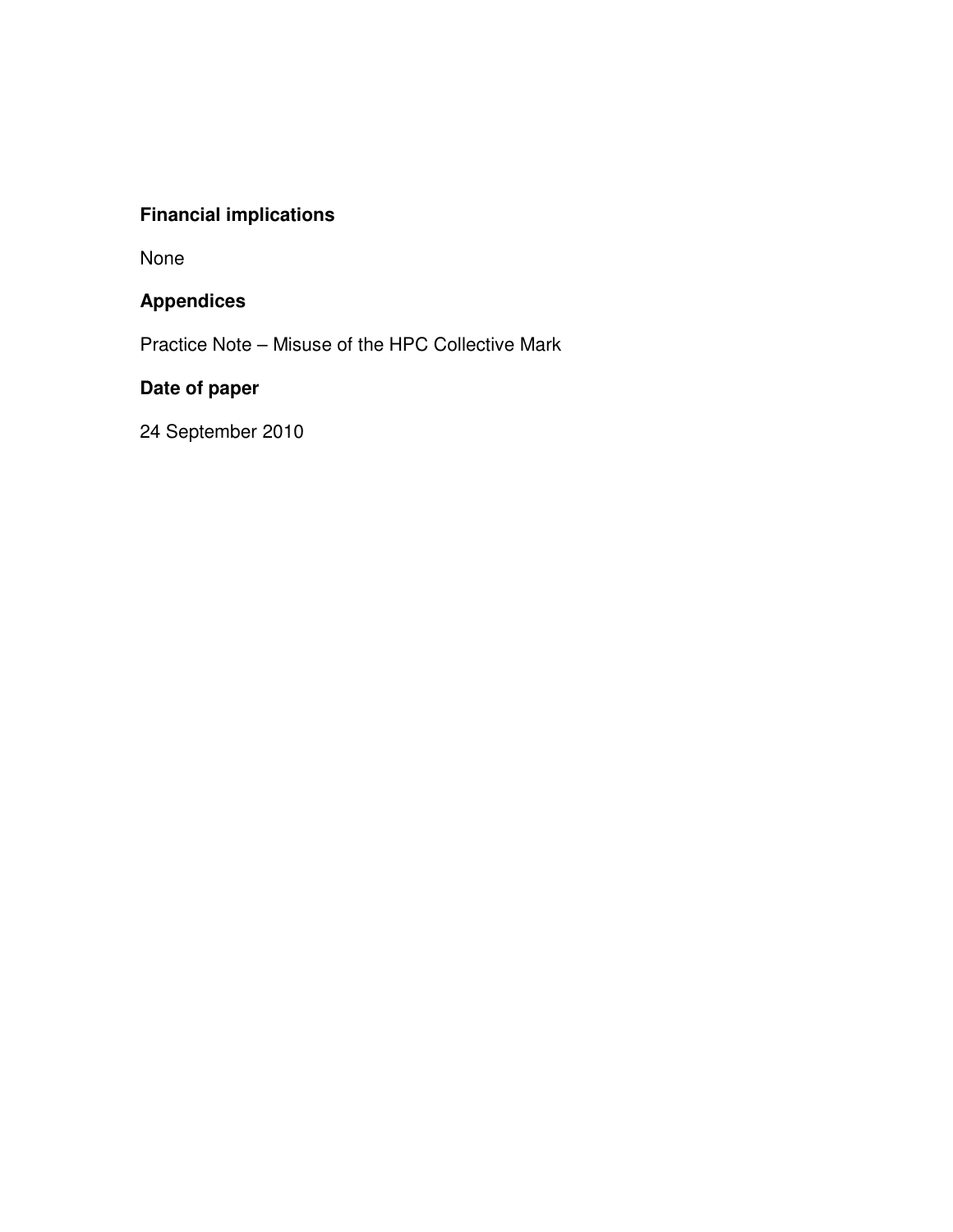

# **PRACTICE NOTE**

# **Misuse of the HPC Collective Mark**

This Practice Note has been issued by the Council for the guidance of Practice Committee Panels and to assist those appearing before them.

#### **Introduction**

The HPC has a "HPC Registered" collective mark (the **Logo**) which registrants may use subject to the approval of the HPC. A copy of the Logo appears in the Annex to this Practice Note.

The Logo is protected under the Trade Marks Act 1994 and the regulations made under that Act controlling the use of the Logo (the **Regulations**) include powers to enable Practice Committee Panels, in certain circumstances, to revoke or restrict a registrant's use of the Logo.

#### **Use of the Logo**

Registrants may only use the Logo after they have received HPC's approval to do so. Applications are made online, via the HPC website and, as part of the application process, registrants must agree to abide by the terms of use for the Logo set out in the Regulations before that are given permission to download and use it.

#### **Misuse of the Logo**

Panels are likely to encounter fitness to practise cases which relate to the misuse of the Logo in two ways:

- use of the Logo by a registrant without HPC's approval; and
- use of the Logo by a registrant in a manner that contravenes the Regulations.

Primary responsibility for enforcing the Regulations rests with the HPC. Consequently, except where misuse or unauthorised use of the Logo first comes to light in the course of the Panel's proceedings, cases relating to use of the Logo are only likely to be referred to a Panel where the registrant has been given an opportunity to take remedial action to end any breach of the Regulations, has failed to do so and, thus, where there is *prima facie* evidence of misconduct.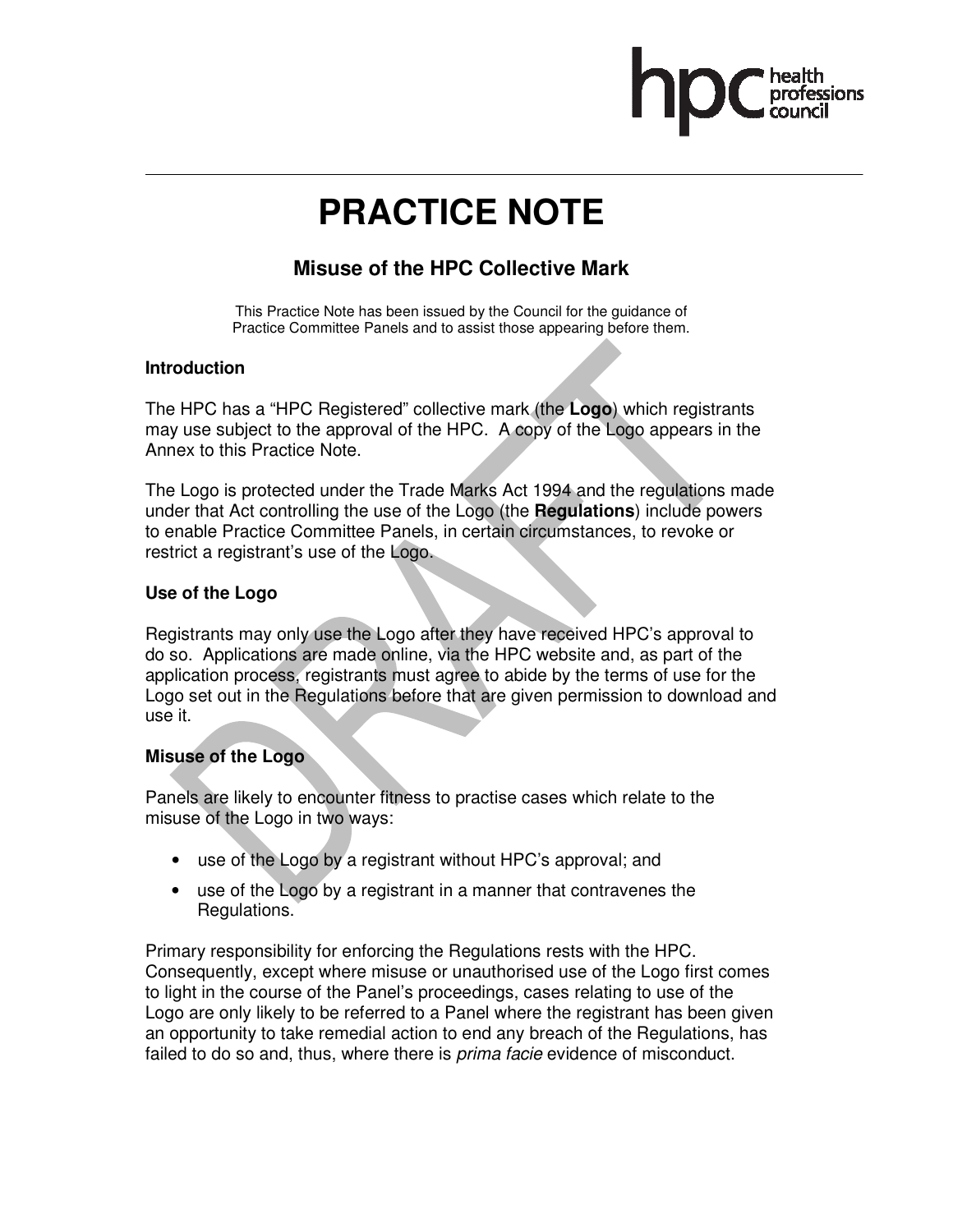In cases involving misuse of the Logo, any allegation will specify what is alleged to have taken place and how this constitutes a breach of the Regulations. For example, Regulation 4.3.1 only permits the Logo to be used in connection with the name of the individual registrant and not in respect of a company, firm or other business;

#### **Limiting use the HPC Mark**

Regulations 5.3.2 of the Regulations enables a Practice Committee Panel, where it finds that an allegation is well founded to:

- revoke a registrant's use of the Logo:
	- $\circ$  for a set period of time;
	- $\circ$  for the period of time during which any conditions of practice are in place;
	- $\circ$  for the life of the registrant; or
- place restrictions on a registrant's use of the Logo.

Any action taken by the Panel in relation to use of the Logo is separate from (and may be in addition to) any Order the Panel may impose of the registrant by way of sanction. However, in cases where a Conditions of Practise Order is imposed on the registrant, any limitation on the registrant's use of the Logo may be included in that order.

The need for panels to take action in relation to use of the Logo is likely to be rare. It is expected that Panels will only need to do so where the matter is specifically brought to their attention of the Panel, although Panels retain the discretion to act irrespective of any submissions made.

For example, if a Panel make a Striking Off Order, the registrant will cease to have any right to use the Logo in any event and similar considerations apply for the duration of any Suspension Order. In other cases, where a lesser sanction has been imposed, the Panel will have determined that the registrant should be permitted remain in practice, albeit potentially subject to restrictions, and thus there is a presumption that the registrant should be permitted to use the Logo. Consequently, action to limit the use of the logo is only likely to be appropriate in cases:

- which relate specifically to proven misuse of the Logo; or
- where a Conditions of Practice Order has been imposed and the nature and extent of those conditions mean that it would be misleading to the public for the registrant to be permitted to use the Logo whilst those conditions are in place.

**December 2010**